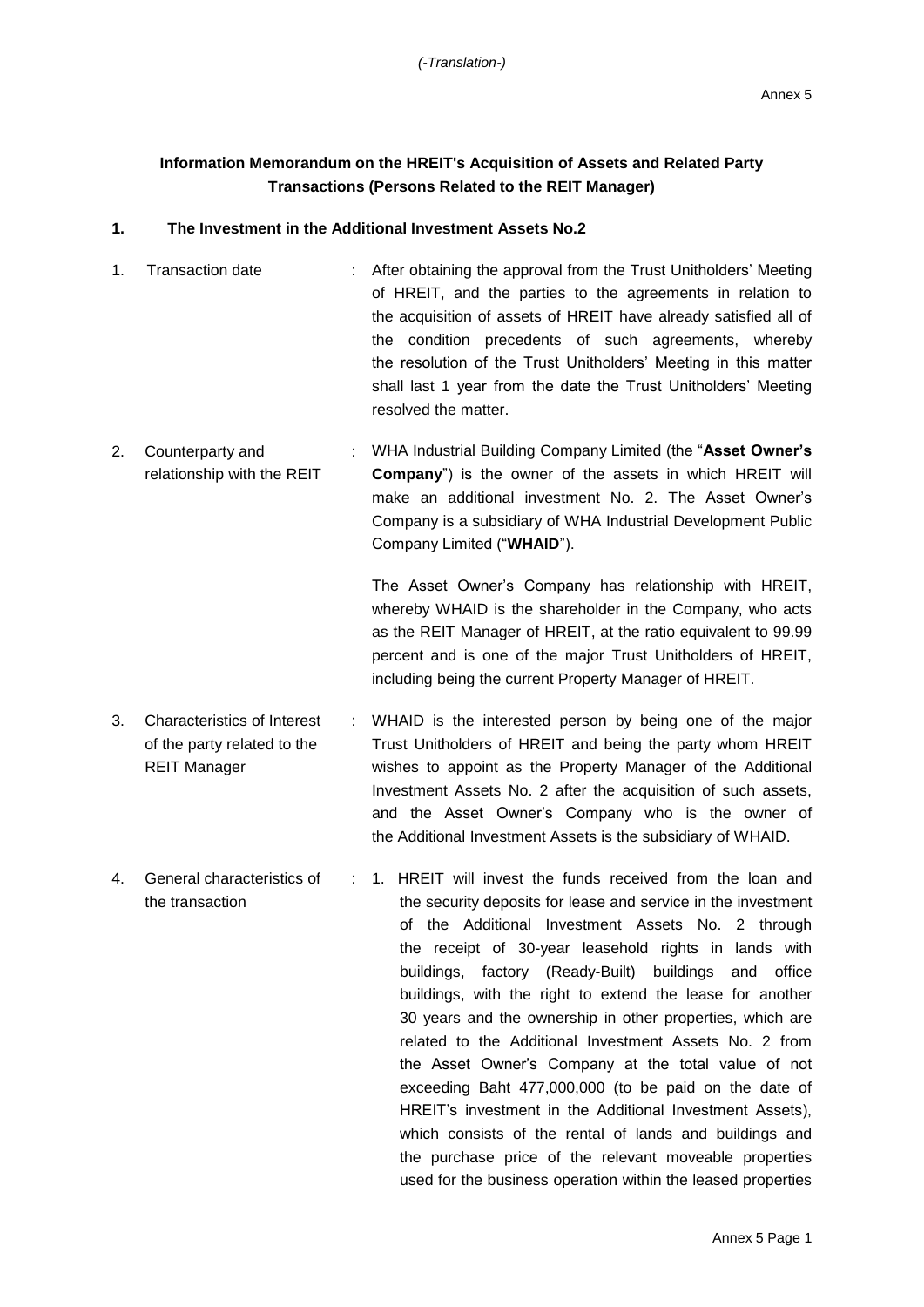(exclusive of value added tax, registration fee and specific business tax, including other relevant fees and expenses which shall be borne by HREIT). HREIT shall have the right to extend the lease for another 30 years. The rental for the renewed period will be at the amount of Baht 30,000,000 (which shall be paid when the lease agreement is renewed, exclusive of value added tax, registration fee and specific business tax, including other relevant fees and expenses which shall be borne by HREIT) whereby the details of the Additional Investment Assets No. 2 appear in Clause 5.

2. The funds to be used for the investment in the Additional Investment Assets No. 2 will be obtained from long-term loan in the amount of not exceeding Baht 420,000,000 and security deposits for lease and service which HREIT received from current lessees in the amount of not exceeding Baht 80,000,000. HREIT will procure short-term credit facility from financial institution for being a source of working capital (in the amount of not exceeding Baht 80,000,000) reserved in case that HREIT is required to return the security deposits for lease and service used for the investment in the Additional Investment Assets and may not have sufficient liquidity. Moreover, if HREIT is unable to procure such short-term credit facility in the amount of not exceeding Baht 80,000,000 from financial institution prior to HREIT's additional investment No. 2, the REIT Manager will request WHAID or group companies of WHAID to support the working capital reserved in case that HREIT is required to return the security deposits for lease and service used for the investment in the Additional Investment Assets No. 2. The request for financial support from WHAID or group companies of WHAID is subject to consideration of WHAID or group companies of WHAID, negotiation, conditions and relevant agreements between WHAID or group companies of WHAID and HREIT. The REIT Manager shall use its best endeavor to obtain the short-term credit facility from commercial bank prior to requesting financial support from WHAID or group companies of WHAID. Even if WHAID or group companies of WHAID provide such working capital support, the REIT Manager will continue to procure the short-term working capital from financial institution. WHAID or group companies of WHAID shall be released from its obligation to support such working capital when HREIT obtains the short-term credit facility from financial institution to replace the working capital support of WHAID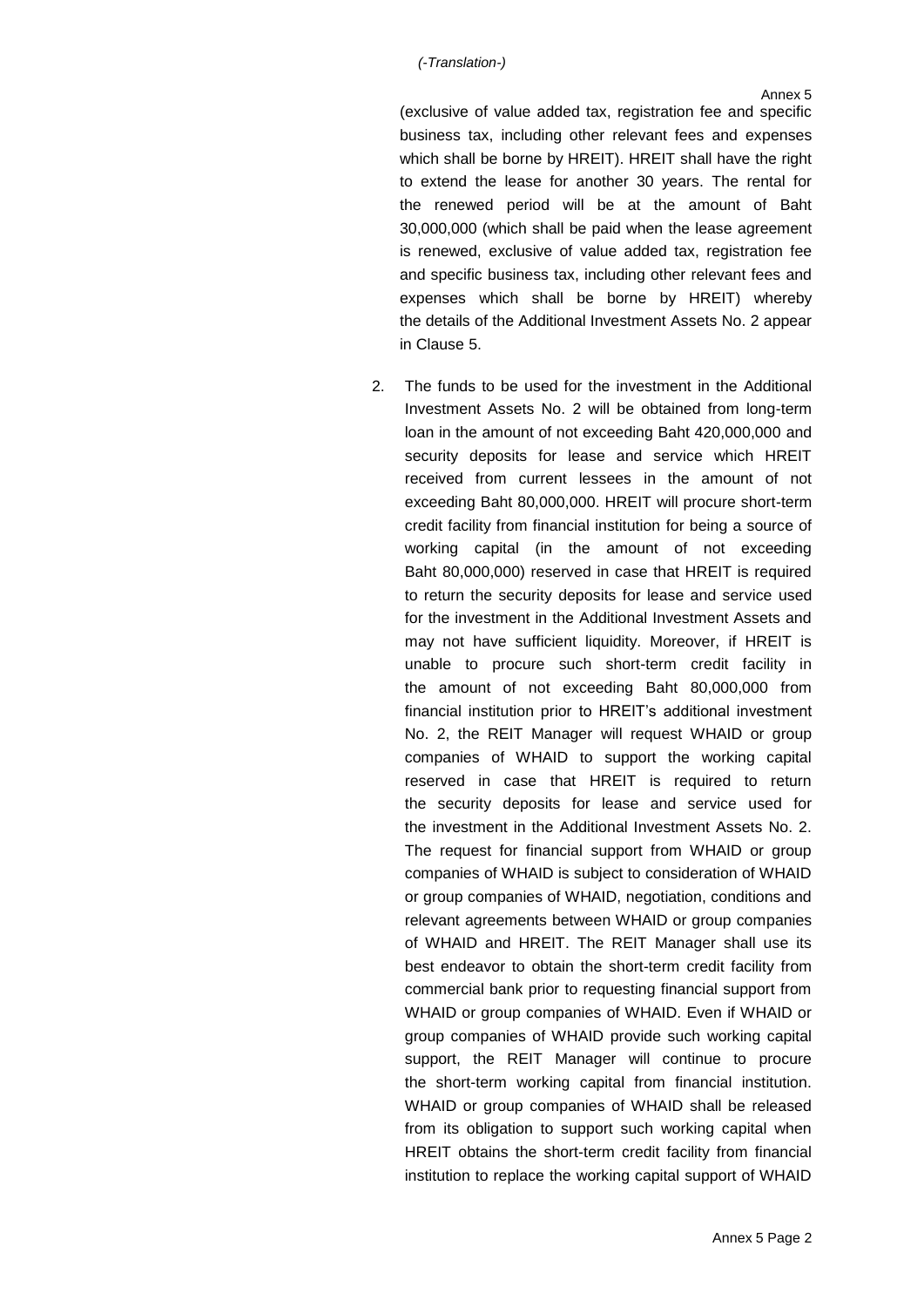or group companies of WHAID. In this regard, the conditions will be in accordance with the Undertaking Agreement that HREIT will enter into with WHAID.

- 3. At present, the area of the factory and office buildings has been fully occupied by lessee. However, HREIT will request the Asset Owner's Company to pay rental for the unoccupied leased properties and rental short of the minimum rental rate to HREIT for the period of 3 years from HREIT's investment date or until there is a lessee during such period. The conditions are in accordance with the Undertaking Agreement that HREIT will enter into with the Asset Owner's Company.
- 4. HREIT will request WHA Industrial Development Public Company Limited ("**WHAID**") or the Asset Owner's Company to pay the rental to HREIT for the leasable rooftop area for a period of 15 years from HREIT's investment date or until there is a lessee during such period (the "**Warranty Period**"). The conditions are in accordance with the Undertaking Agreement that HREIT will enter into with WHAID or the Asset Owner's Company. In this regard, during such Warranty Period, HREIT shall give first right to WHAID or the Asset Owner's Company and/or persons related to WHAID or the Asset Owner's Company to lease such rooftop before any third party for a lease term of no less than the remaining Warranty Period, and the rental rate shall not be less than the rental rate that WHAID or the Asset Owner's Company pays to HREIT at that time and equal to or not less than the rental rate proposed by any third party to HREIT.

In case when WHAID or the Asset Owner's Company and/or persons related to WHAID or the Asset Owner's Company has exercised the right to lease rooftop according to the aforementioned conditions on lease term and rental rate, WHAID or the Asset Owner's Company shall be released from its obligation to pay the rental of rooftop under the Undertaking Agreement. The conditions are in accordance with the Undertaking Agreement that HREIT will enter into with WHAID or the Asset Owner's Company.

During the Warranty Period, if WHAID or the Asset Owner's Company is able to procure a lessee to rent the said rooftop area with the rental period of not less than the remaining period of the Warranty Period of the rental payment of the rooftop pursuant to the terms and conditions and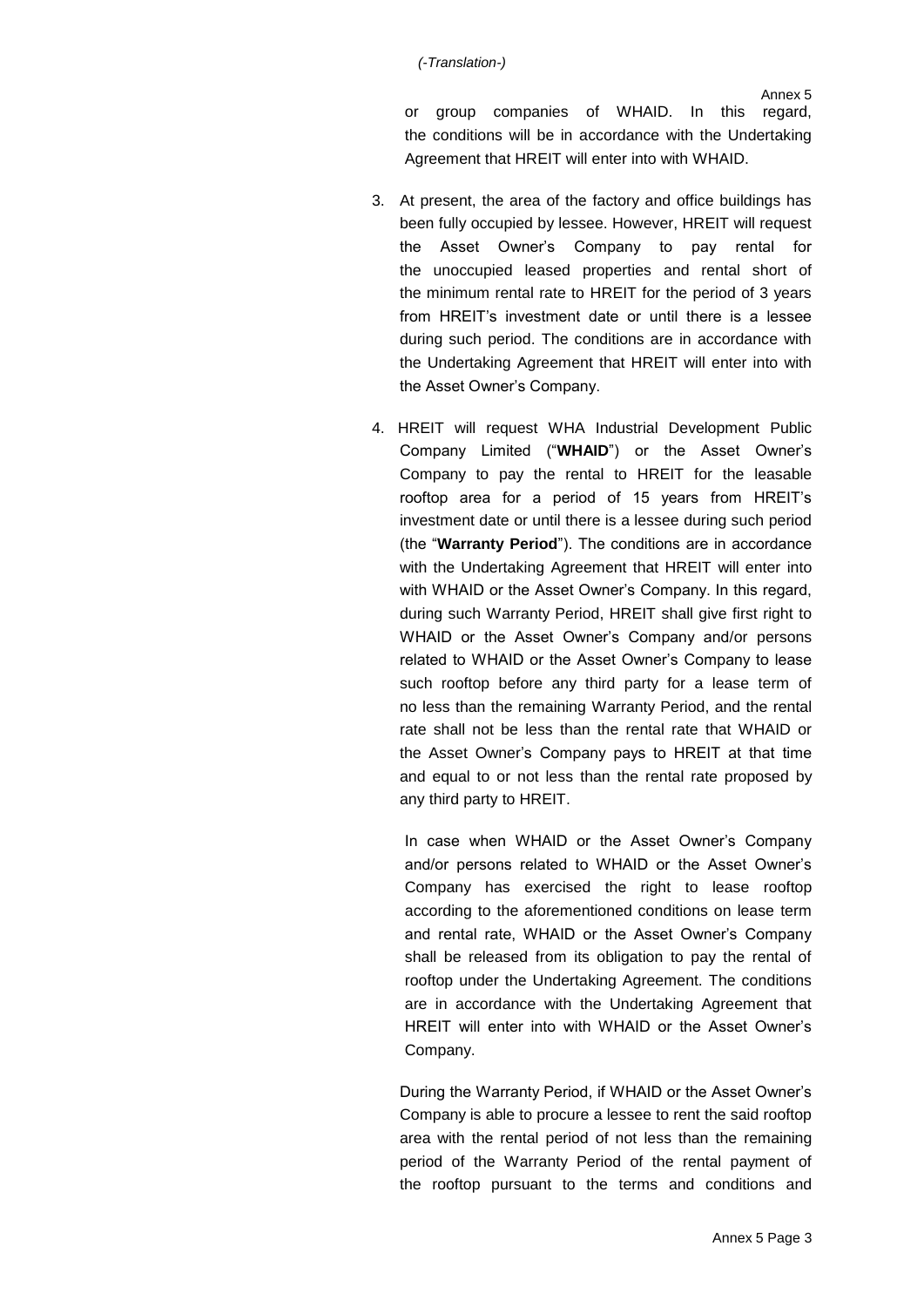Annex 5

the rental rate that are not inferior than the existing, WHAID or the Asset Owner's Company does not have to pay the rent for the remaining rooftop area of the leased property for the part that WHAID or the Asset Owner's Company is able to procure the lessee for HREIT. However, if the lessee procured by WHAID or the Asset Owner's Company entered into the agreement for rooftop rental with the rental rate lower than the above rate, WHAID or the Asset Owner's Company is still obligate to pay the rental short for the said rooftop area to HREIT until the expiry of the Warranty Period. In this regards, the terms shall be in accordance with the Undertaking Agreement to be entered into between HREIT and WHAID or The Asset Owner's Company.

- 5. HREIT will appoint WHAID to be the Property Manager of the Additional Investment Assets.
- 6. This additional investment in the Additional Investment Assets, HREIT will make the investment by entering into:
	- (6.1) Land and Building Lease Agreement with the asset owner (which has an ownership over lands and buildings);
	- (6.2) Moveable Property Sale and Purchase Agreement with the asset owner which is the owner of other assets in such project;
	- (6.3) Mortgage Agreement (to accept asset mortgage); and
	- (6.4) Any relevant agreement, such as Property Manager Appointment Agreement, Undertaking Agreement etc.
- 5. Details of the Additional Investment Assets : The Additional Investment Assets consist of leasehold rights of lands and factory buildings as follows:
	- 1. 8 units of attached building factory with a land area of approximately 6-0-48 rai, a building area of approximately 11,196 square meters:
	- 2. 1 unit of detached building factory with a land area of approximately 6-3-50 rai, a building area of approximately 4,720 square meters;
	- 3. A usable leased rooftop area of approximately 8,467 square meters.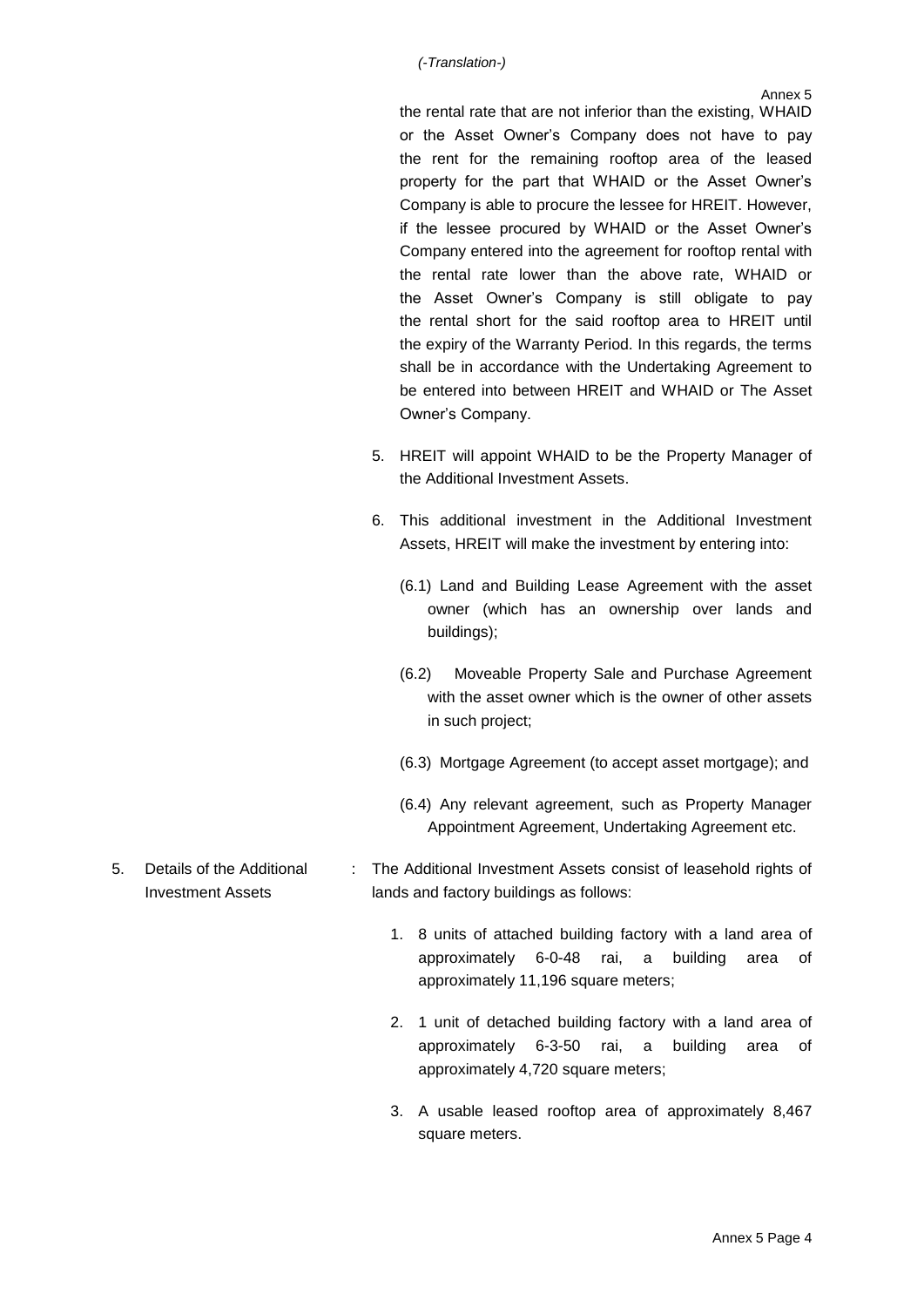Leasehold right of lands and factory buildings has the total land area of approximately 12-3-98 rai or 5,198 square wah, the total factory building area of approximately 15,916 square meters, and the usable leased rooftop area of approximately 8,467 square meters.

6. Size of the transaction and consideration : Related party transactions between HREIT and Persons Related to the Company in its capacity of the REIT Manager with the value of Baht 560.89 Million or equivalent to 9.08 percent of the Net Asset Value of HREIT.

> Investment transaction in the Additional Investment Assets is at the total value of not exceeding Baht 477,000,000 or not exceeding 5.18% of Total Assets of HREIT, accounting to the reviewed financial statements ended 30 September 2018, (to be paid on the date of HREIT's investment in the Additional Investment Assets), which consists of the rental of lands and buildings and the purchase price of the relevant moveable properties used for the business operation within the leased properties (exclusive of value added tax, registration fee and specific business tax, including other related fees and expenses which shall be borne by HREIT). HREIT shall have the right to extend the lease for another 30 years. The rental for the renewed period will be at the amount of Baht 30,000,000 (which shall be paid when the lease agreement is renewed, exclusive of value added tax, registration fee and specific business tax, including other relevant fees and expenses which shall be borne by HREIT). The value of the assets to be invested in has been included in other related party transactions as follows:

> 1. The Asset Owner's Company will pay rental for the unoccupied leased properties or will pay rental short of the minimum rental rate of the factory and office buildings to HREIT for the period of 3 years from HREIT's investment date or until there is a lessee during such period at the following minimum rental rate:

| <b>Attached Building</b>  | <b>Detached Building</b>  |  |
|---------------------------|---------------------------|--|
| <b>Factory</b>            | <b>Factory</b>            |  |
| Baht 193 per square meter | Baht 210 per square meter |  |

The conditions are in accordance with the Undertaking Agreement that HREIT will enter into with the Asset Owner's Company.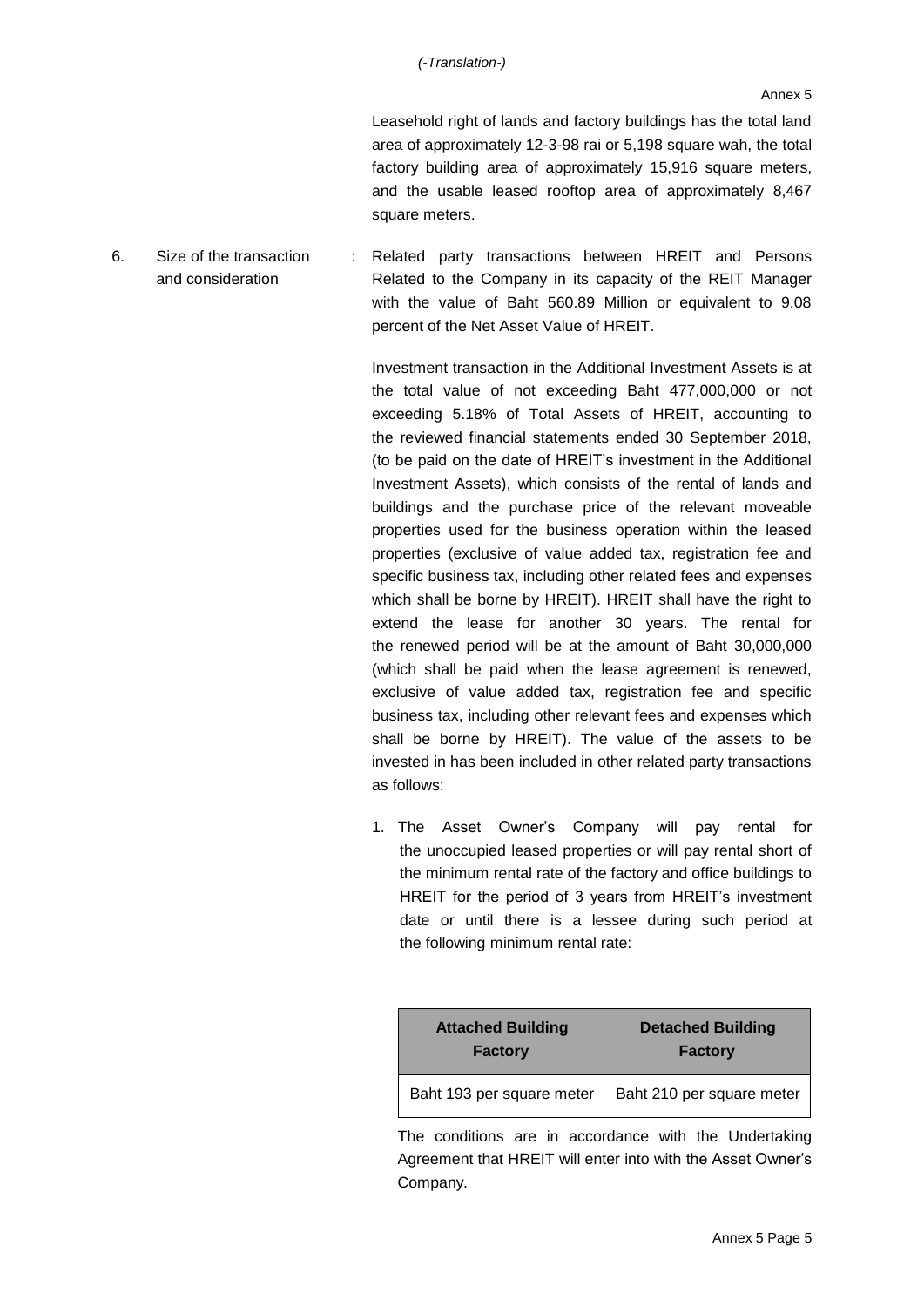2. WHA Industrial Development Public Company Limited ("**WHAID**") will pay the rental to HREIT for the leasable rooftop area at the rate of Baht 3 per month for a period of 15 years from HREIT's investment date or until there is a lessee during such period (the "**Warranty Period**"). The conditions are in accordance with the Undertaking Agreement that HREIT will enter into with WHAID. In this regard, during such Warranty Period, HREIT shall give first right to WHAID and/or persons related to WHAID to lease such rooftop before any third party for a lease term of no less than the remaining Warranty Period, and the rental rate shall not be less than the rental rate that WHAID pays to HREIT at that time and equal to or not less than the rental rate proposed by any third party to HREIT.

In case when WHAID and/or persons related to WHAID has exercised the right to lease rooftop according to the aforementioned conditions on lease term and rental rate, WHAID shall be released from its obligation to pay the rental of rooftop under the Undertaking Agreement. The conditions are in accordance with the Undertaking Agreement that HREIT will enter into with WHAID.

- 3. Financial support from WHAID or group companies of WHAID for the working capital of HREIT in the amount of not exceeding Baht 80,000,000 reserved in case that HREIT is required to return the security deposits for lease and service used for the investment in additional assets. The conditions are in accordance with the Undertaking Agreement that HREIT will enter into with WHAID.
- 4. With respect to the consideration payable to the Property Manager, WHAID will charge a Property Management Fee (exclusive of value added tax) from HREIT, which consists of:
	- (1) Management Fee as follows:

| <b>Period</b>                 | <b>Management Fee</b>                                          |  |  |  |
|-------------------------------|----------------------------------------------------------------|--|--|--|
| $1st$ - $5th$ year            | 1.75 percent of the Gross<br><b>Property Operating Revenue</b> |  |  |  |
| $6th$ - 10 <sup>th</sup> year | 5 percent of the Gross Property<br><b>Operating Revenue</b>    |  |  |  |

5. Lessee Procurement Fee (in case the Property Manager recommends or procures)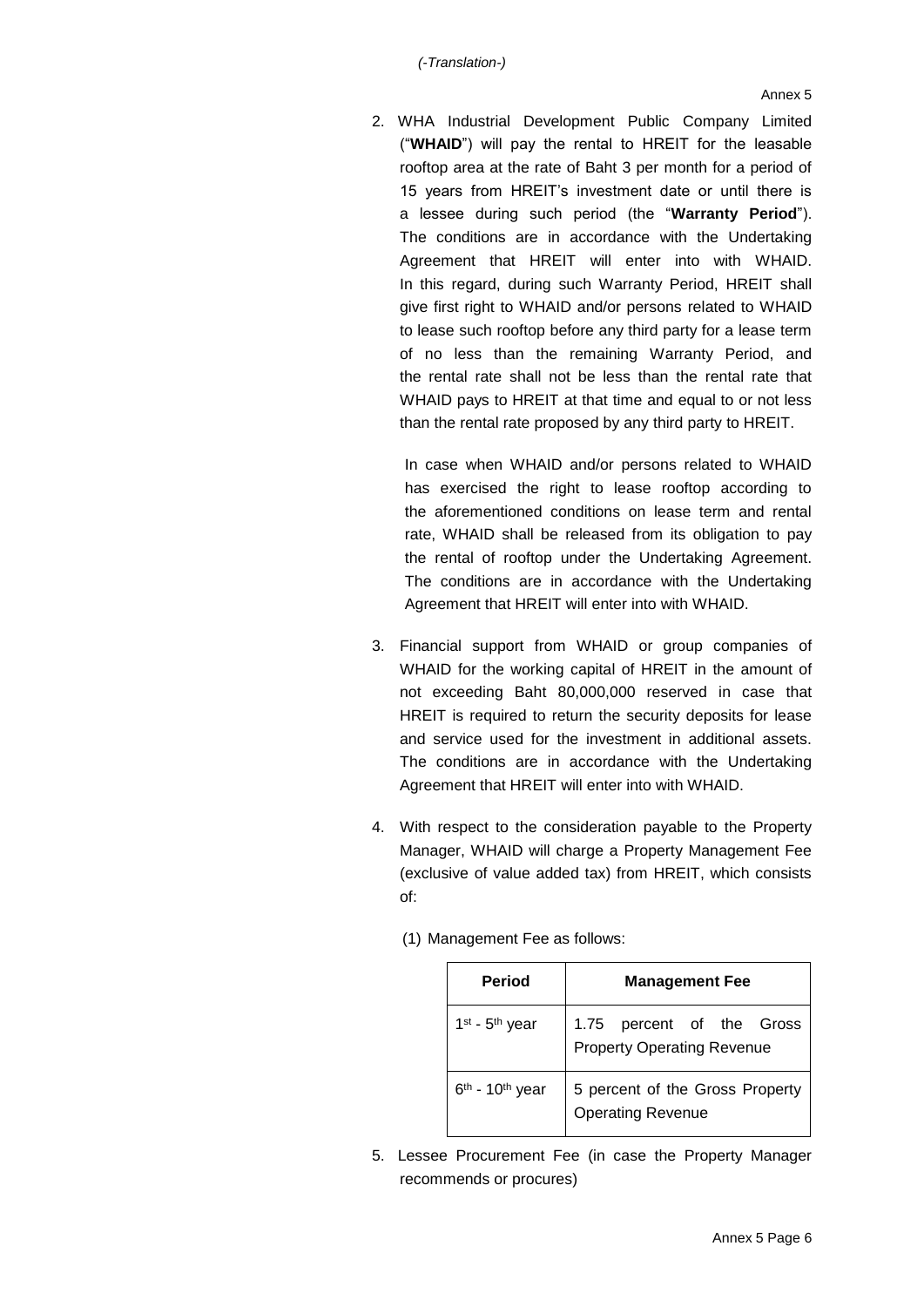- a) New lessees with the lease period equals to or more than 3 years, the Property Manager is entitled to a fee which equals to the amount of 1 -month rental that HREIT will receive. In the case of a lease less than 3 years, the Property Manager is entitled to a fee calculated on the control on the control on the control on the control on the control on the control on the control on the control on the control on the control on the control on the control on the control on the control o a pro rata basis by comparing the actual rental period to the standard lease period of 3 years. In the case where the period is less than or equals to 1 year and the Property Manager procures the lessee by itself, not engaging or assigning any agent or others to procure the lessee, the Property Manager shall not be entitled to the fee.
- b) Current lessees who will renew the lease agreement and the service agreement with HREIT with the lease period equals to or more than 3 years, the Property Manager is entitled to a fee which equals to the amount of 0.5-month rental that HREIT will receive. In the case of a lease period equals to or more than 1 year but less than 3 years, the Property Manager is entitled to a fee calculated on a pro rata basis by comparing the actual rental period to the standard lease period of 3 years. In the case where the period is less than or equals to 1 year and the Property Manager procures the lessee by itself, not engaging or assigning any agent or others to procure the lessee, the Property Manager shall not be entitled to the fee.

The conditions are in accordance with the Property Manager Appointment Agreement that HREIT will enter into with WHAID.

7. Value of assets to be invested : The value of the Additional Investment Assets shall not exceed Baht 477,000,000 (to be paid on the date of HREIT's investment in the Additional Investment Assets), which consists of the rental of lands and buildings and the purchase price of the relevant moveable properties used for the business operation within the leased properties (exclusive of value added tax, registration fee and specific business tax, including other related fees and expenses which shall be borne by HREIT), and HREIT shall have the right to extend the lease for another 30 years. The rental for the renewed period will be at the amount of Baht 30,000,000 (which shall be paid when the lease agreement is renewed, exclusive of value added tax, registration fee and specific business tax, including other relevant fees and expenses which shall be borne by HREIT).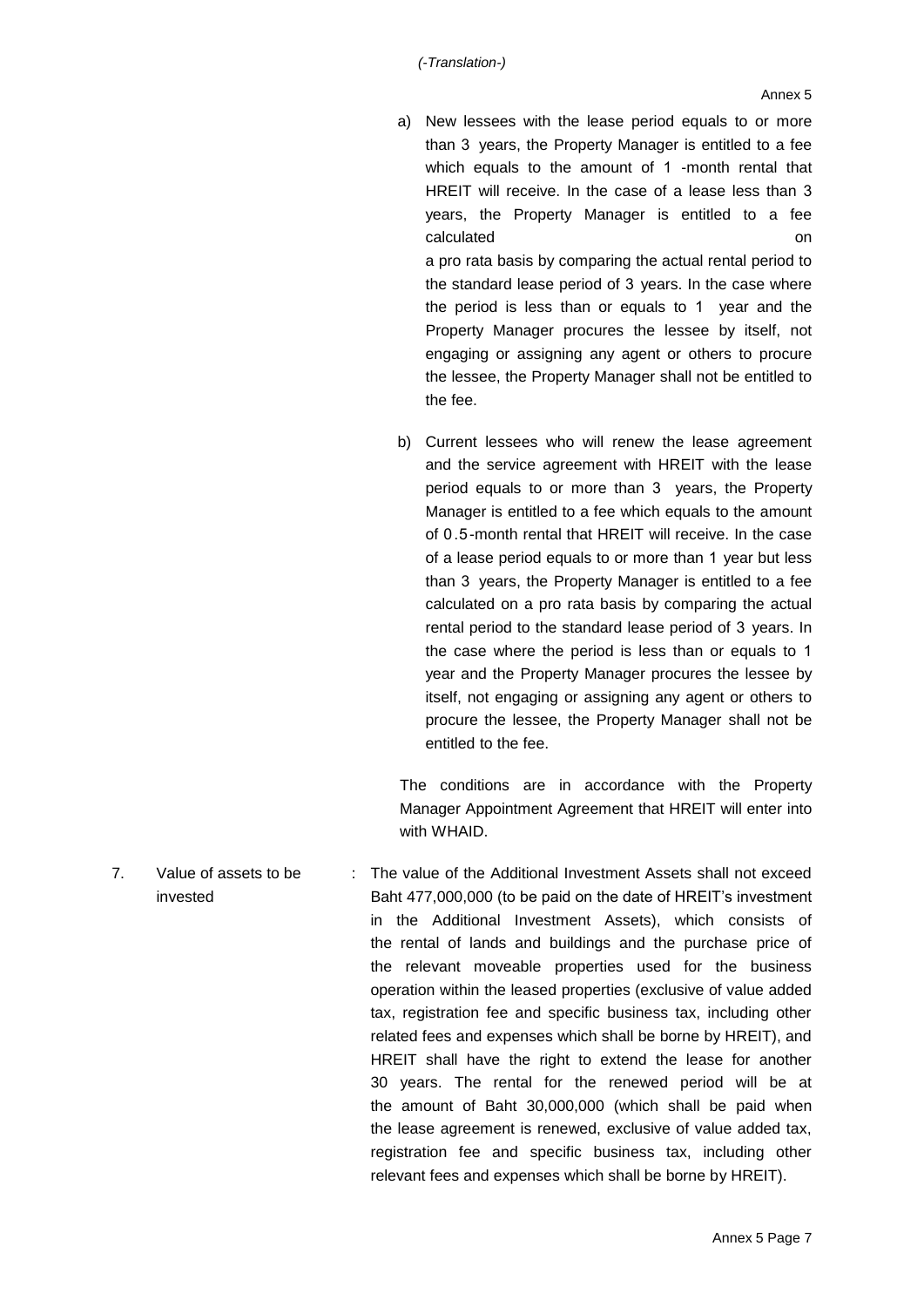The two independent appraisers, which are Siam City Appraisal Co., Ltd. and TAP Valuation Co., Ltd., have appraised the Additional Investment Assets by using Income Approach. In this regard, the price of investment shall be approximately 3.52 percent higher than the price obtained from the lowest property appraisal report received from the appraisal firms.

8. Criteria for determining the value of the consideration : 1. The value of the Additional Investment Assets will be determined by the return rate from the rental and the appraised values obtained by from the appraisal report

of the two independent appraisers.

- *2.* As the Property Management Fee rate, which shall be specified in the Property Manager Appointment Agreement, shall be in accordance with the rate to be agreed between HREIT and WHAID, and based on the financial projections of HREIT prepared by using the Property Management Fee rate to be specified in the Property Manager Appointment Agreement, such Property Management Fee calculation shall not diminish the benefit of HREIT while HREIT shall have a reasonable operating margin. The said rate of consideration payable to the Property Manager shall be comparable to the property management fee rate of the other property funds and real estate investment trusts that have similar property management service as HREIT's and the current consideration payable to the Property Manager for property management of HREIT.
- 9. Benefits from the lease of the Additional Investment Assets : It will increase the stability of income from rental and turnover of HREIT. It will also diversify the risk in the procurement of benefits from immoveable properties, as well as reduce the dependence on sources of income of HREIT.
- 10. Source of fund for the investment in the Additional Investment Assets : From the additional long-term loan and the security deposits for lease and service in the total amount of not exceeding Baht 477,000,000.
- 11. Approval of transaction : The aforementioned transaction will be considered as a related party transaction between HREIT and the party related to the Company in its capacity of the REIT Manager of a value equivalent to or greater than Baht 20,000,000 or exceeding 3 percent of the net asset value of HREIT, whereby Under the Trust Deed of HREIT, the value equals to Baht 560.89 Million or equivalent to 9.08, therefore, such transaction must be approved in the trust unitholders' meeting by affirmative votes of not less than three-fourths of all trust units of the trust unitholders attending the meeting and having the right to vote.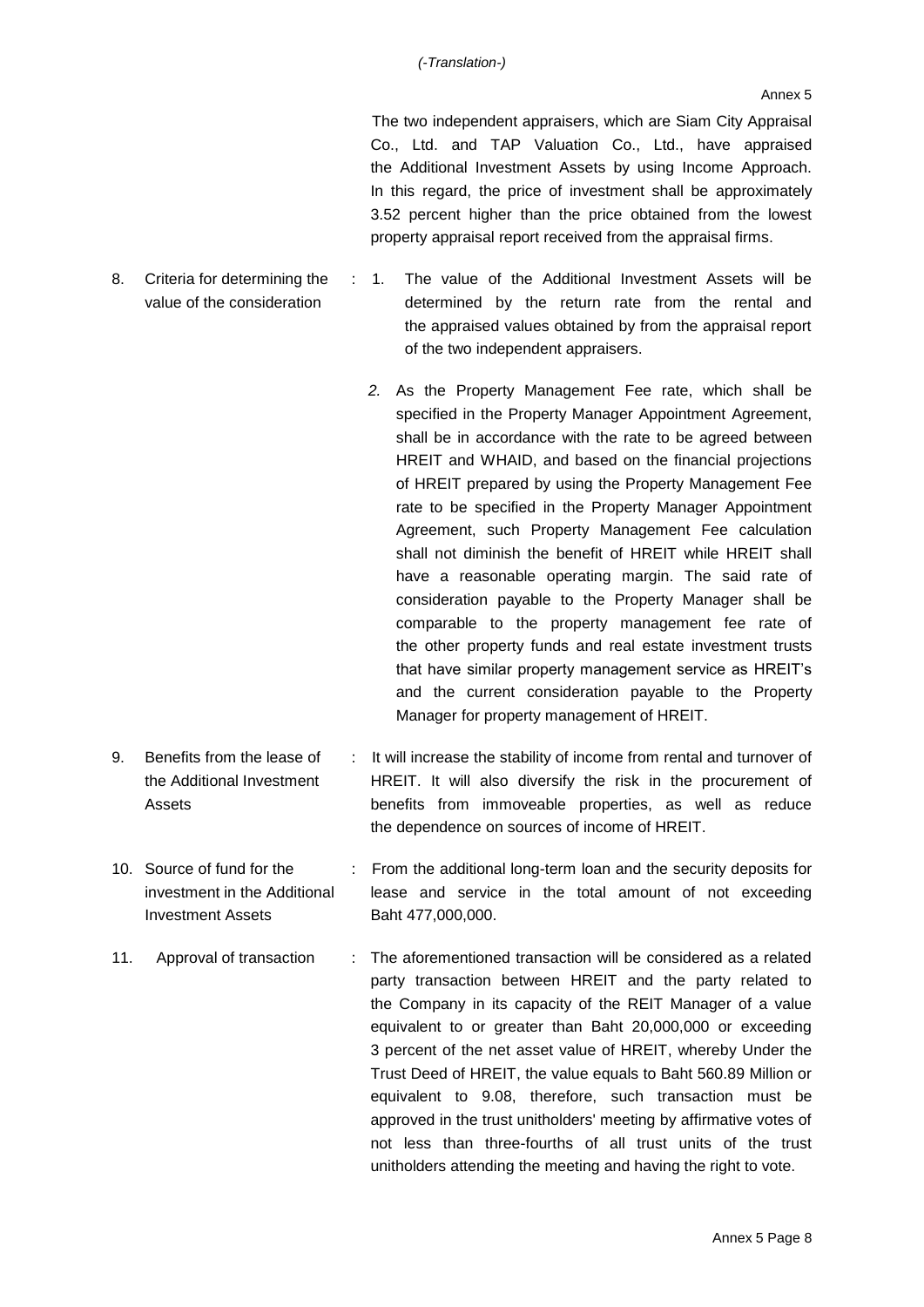As for vote counting of trust unitholders who are entitled to vote, the Company will not include the vote of the trust unitholders with a special interest in the transaction under consideration. The details of Trust Unitholders with a special interest in the transaction under consideration appears in the invitation to the Trust Unitholders' Meeting.

Directors regarding the entering into transaction and the comparison of reasonability between entering into the transaction with the connected persons and the third party

12. Opinion of the Board of : 1. The investment in the Additional Investment Assets is to create an opportunity to generate long-term additional return on investment at a reasonable rate to the Trust Unitholders of HREIT. The Company, therefore, considers the investment in the Additional Investment Assets No. 2 to be in the best interest of HREIT as it is the investment in the fully occupied properties and having potential of generating income which will increase the benefits for HREIT. The investment has potential to increase the stability of income from rental and turnover of HREIT and will also diversify the risk in the procurement of benefits from immoveable properties, as well as increase the diversification of the sources of income. This will bring benefits to HREIT and the Trust Unitholders of HREIT. The Company is of its opinion that the value of the Additional Investment Assets, specified at the amount of not exceeding Baht 477,000,000 (to be paid on the date of HREIT's investment in the Additional Investment Assets) which consists of the rental of lands and buildings and the purchase price of the relevant moveable properties used for the business operation within the leased properties (exclusive of value added tax, registration fee and specific business tax, including other related fees and expenses which shall be borne by HREIT) whereby HREIT shall have the right to extend the lease for another 30 years. The rental for the renewed period will be at the amount of Baht 30,000,000 (which shall be paid when the lease agreement is renewed, exclusive of value added tax, registration fee and specific business tax, including other relevant fees and expenses which shall be borne by HREIT), is a reasonable price.

> In addition, the transaction that HREIT will request the Asset Owner's Company to pay the rental for the unoccupied leased properties and the rental short of the minimum rental rate to HREIT for the period of 3 years from HREIT's investment date or until there is a lessee during such period, the transaction that HREIT will request WHAID to pay the rental to HREIT for the leasable rooftop area for a period of 15 years from HREIT's investment date or until there is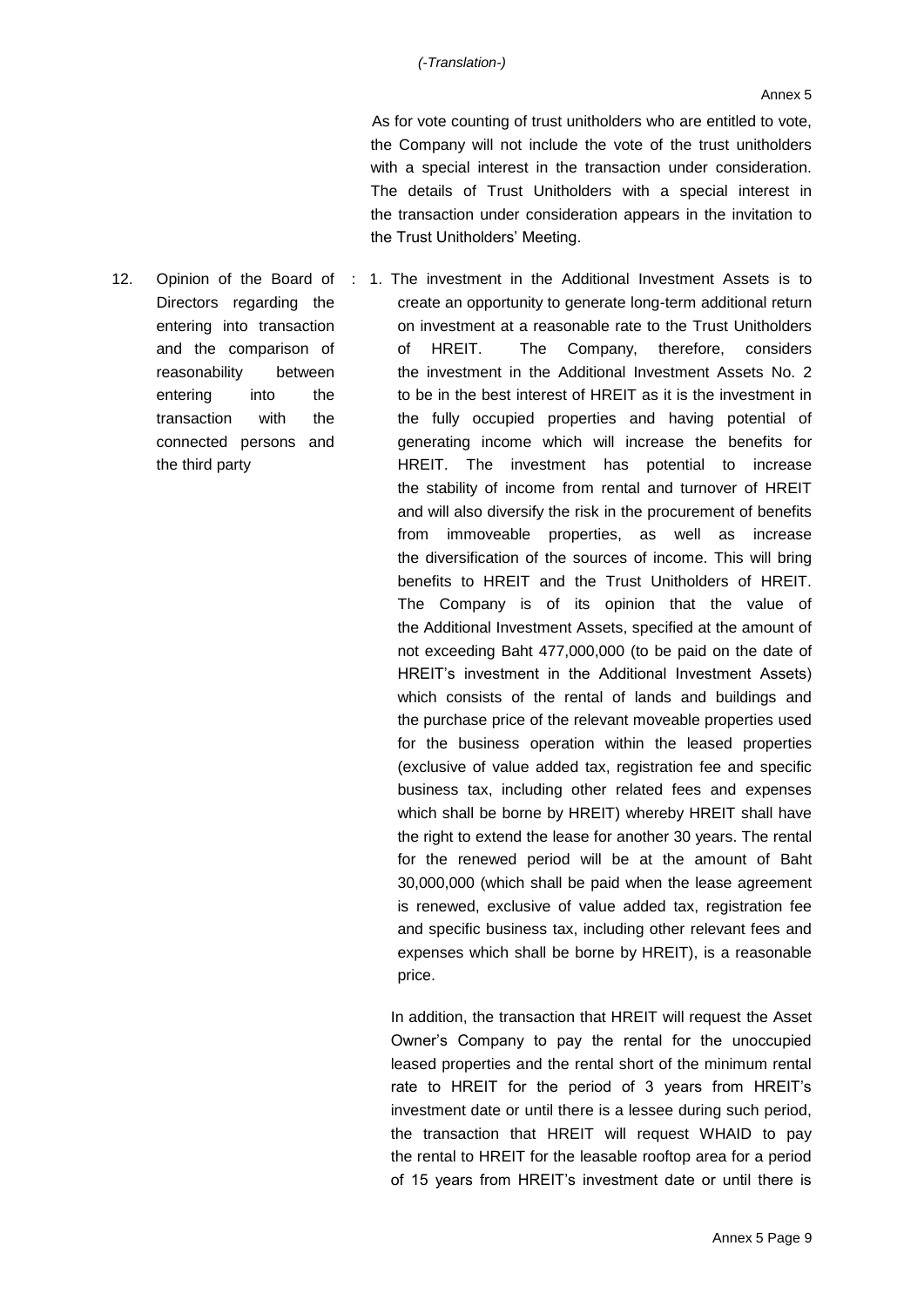a lessee during such period, and the transaction of financial support from WHAID or group companies of WHAID for the working capital of HREIT which the conditions are in accordance with the Undertaking Agreement that HREIT will enter into with WHAID, are the reasonable price and beneficial to the Trust Unitholders.

- 2. Using source of fund from the loan without capital increase shall increase the distribution per unit to be received by the Trust Unitholders. In addition, because of using some source of fund from the security deposits for lease and service which HREIT received from the current lessees, HREIT does not need excessive long-term loan.
- 3. As for the consideration payable to the Property Manager, in determining the reasonableness of Property Management Fee rate which WHAID will collect from HREIT, the Company has compared the rate of consideration payable to Property Manager which WHAID will collect from HREIT to the property management fee rate of other property funds and real estate investment trusts that have similar property management service as HREIT's and the current consideration payable to the Property Manager Fee for the property management of HREIT.

The Company considers that the said fee rate is in the same rate as collected by WHAID from HREIT for the Initial Investment Asset and the Additional Investment Assets No.1 and the said rate is fair and reasonable and WHAID is also one of operators in Thailand who has experience and expertise in the management of factory buildings and also has expertise in the administration work with efficient and experienced team in various fields. WHAID is considered to be a Property Manager with expertise and experience and familiar with the property to be additionally invested in which will enable the management of the main assets to generate benefits for HREIT and the Trust Unitholders.

13. Dissenting opinion of the Audit Committee and/or director of the Company which is different from the opinion of the Board of Directors of the Company

: None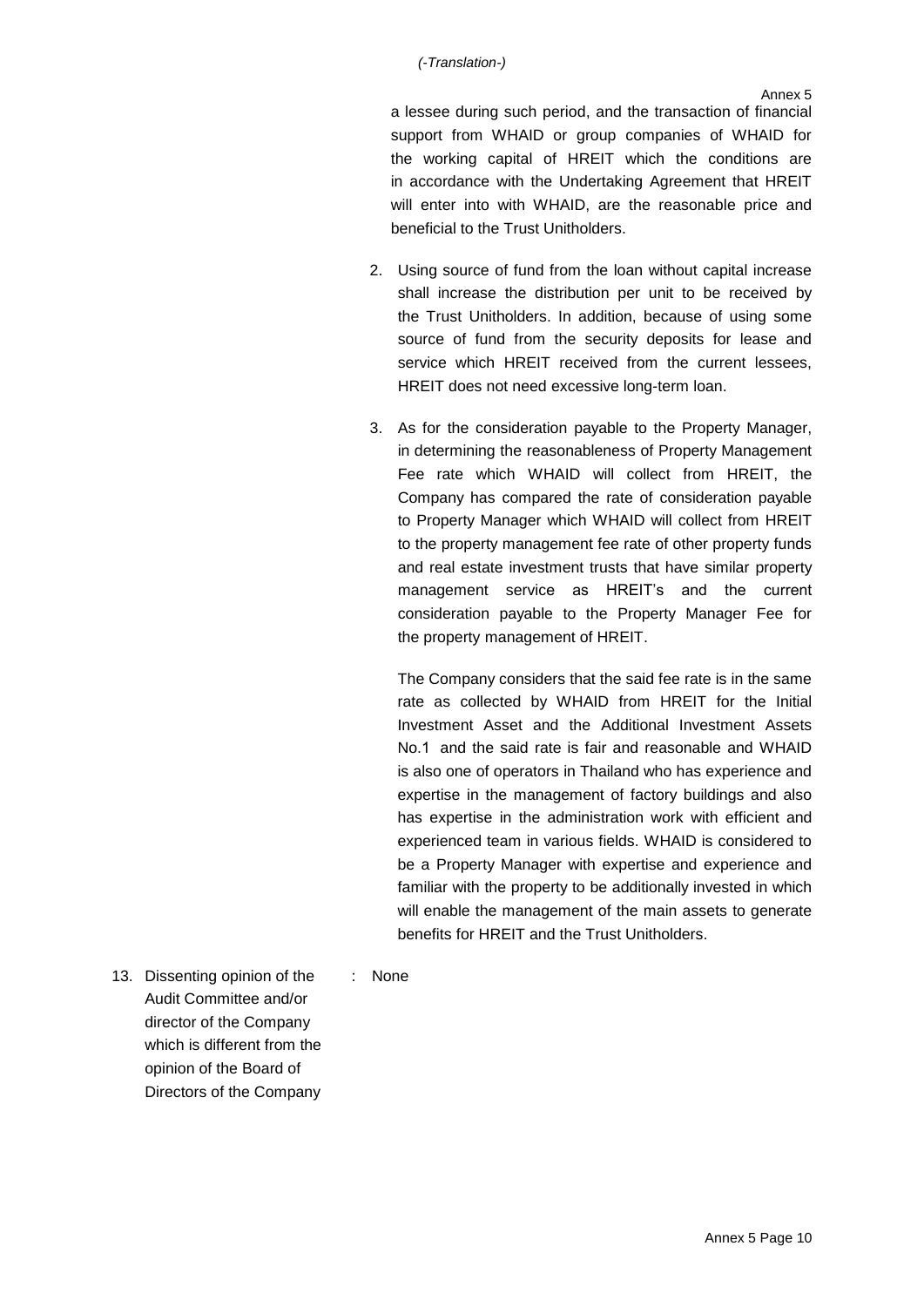## **2. Related Information**

1. Related Transactions (in the previous year and in this year up until the latest quarter) : 1. WHAID and the Asset Owner's Company allows HREIT to invest in leasehold right in some immoveable properties and freehold in moveable properties in 5 Projects in HREIT's additional investment No.1, namely: (1) WHA Eastern Seaboard Industrial Estate 1, (2) Eastern Seaboard Industrial Estate (Rayong), (3) WHA Chonburi Industrial Estate 1, (4) WHA Saraburi Industrial Land, (5) WHA Logistics Park 4 in the total amount of Baht 1,589,847,751 (exclusive of value added tax and related registration fee) HREIT shall have the right to extend the lease for another 30 years, where the rental for the renewed period shall be Baht 100,000,000 (which shall be paid when the lease agreement is renewed)

> 2. HREIT has appointed WHAID to be the Property Manager of HREIT for the Additional Investment Assets No.1, whereby the Property Management Fee consists of Management Fee and Lessee Procurement Fee, which shall not exceed 3 percent per annum of HREIT Net Asset Value (NAV).

> 3. HREIT allows WHA Utilities and Power Public Company Limited (WHAUP) and/or its subsidiaries and/or any other person specified by WHAUP to sub-lease the rooftop area of the Additional Investment Assets No.1 to be used in the operation of the Solar Rooftop Project by renting the rooftop area, with reference to the actual usage of the lessee, at least 85 percent of the usable leased rooftop area with the rental fee equivalent to Baht 3 per square meter per month with 3 percent rental increase every 6 months.

2. Executive and Top 10 Trust : 1. List of Executives of the Company, which is the REIT Manager of Unitholders as of the latest book closing date HREIT consist of

| 1.Mr. Paeree Ichayapreug                              | Managing Director                                                   |
|-------------------------------------------------------|---------------------------------------------------------------------|
| 2. Miss Jarucha Satimanont                            | Senior Manager of<br>Accounting and Operation<br>Support            |
| 3. Miss Linda Anekratchadaporn                        | Senior Manager of Business<br>Development and Investor<br>Relations |
| 4. Miss Bussarin Wattanasunthornsakul Manager of Risk | Management and<br>Compliance                                        |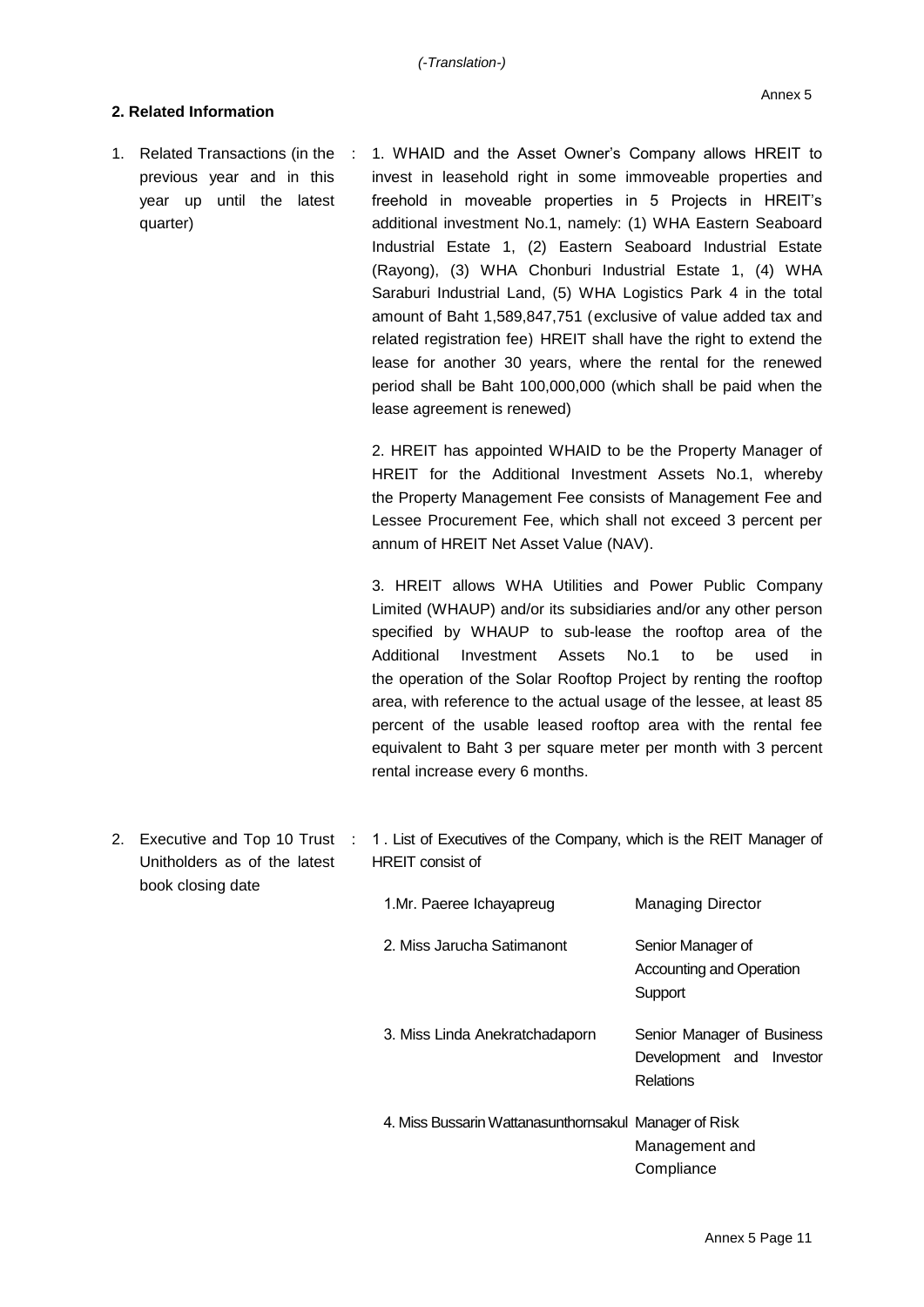#### Annex 5

2. Top 10 Trust Unitholders as of the latest book closing date on 22 November 2018 are listed under List of Trust Unitholders appears in Annex 14.

- 3. Summary of Information : Please consider details per annex below
- 4. Summary of Report Appraisal : Please consider details per annex below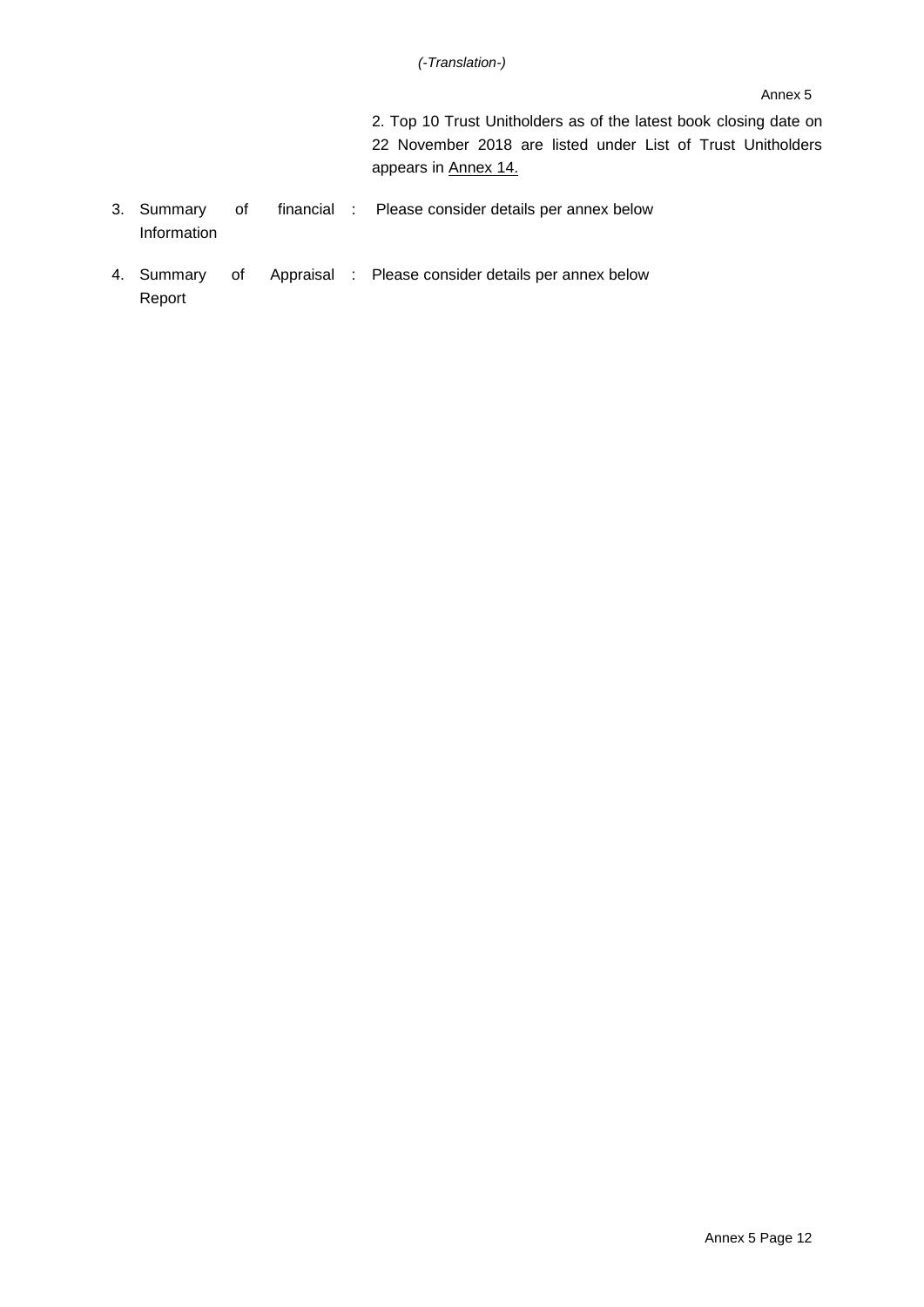# **(Annex)**

## **Summary on Financial Information of HREIT**

# **For the year ended 31 December 2017 and the nine-month period ended 30 September 2018**

| <b>Balance Sheet (unit: Baht)</b>                           | As at 31<br><b>December</b><br>2017 | As at 30<br><b>September</b><br>2018 |
|-------------------------------------------------------------|-------------------------------------|--------------------------------------|
| <b>Assets</b>                                               |                                     |                                      |
| Investments at fair value                                   | 7,240,310,553                       | 9,027,817,449                        |
| Cash and cash equivalents                                   | 1,160,018,857                       | 74,309,364                           |
| Accounts receivable and other receivables                   | 23,407,046                          | 55,084,144                           |
| Prepaid expenses                                            | 751,597                             | 1,920,656                            |
| Deferred expenses                                           | 2,914,684                           | 42,542,976                           |
| Accrued income from operating lease agreement               | 2,914,288                           | 8,786,729                            |
| Refundable VAT                                              | 194,042                             | 325,767                              |
| Other assets                                                | 3,086,715                           | 3,482,662                            |
| <b>Total assets</b>                                         | 8,433,597,782                       | 9,214,269,747                        |
| <b>Liabilities</b>                                          |                                     |                                      |
| Deferred rental and service income                          | 7,152,305                           | 7,393,988                            |
| Deposits received from customers                            | 134,731,673                         | 144,719,471                          |
| Borrowing from financial institution - net                  | 2,293,506,651                       | 2,864,962,556                        |
| Accrued expenses                                            | 11,899,157                          | 19,511,286                           |
| Other liabilities                                           | 1,075,745                           | 1,003,450                            |
| <b>Total liabilities</b>                                    | 2,448,365,531                       | 3,037,590,751                        |
| <b>Net assets</b>                                           | 5,985,232,251                       | 6,176,678,996                        |
| Net assets represented by                                   |                                     |                                      |
| Capital received from Trust Unitholders                     | 6,516,969,663                       | 6,196,638,770                        |
| Retained earnings                                           | (531, 737, 412)                     | (19, 959, 774)                       |
| Net assets value                                            | 5,985,232,251                       | 6,176,678,996                        |
| Net assets value per unit (Baht)                            | 8.5182                              | 8.7907                               |
| Total Trust Units sold as at the end of period/year (Units) | 702,634,116                         | 702,634,116                          |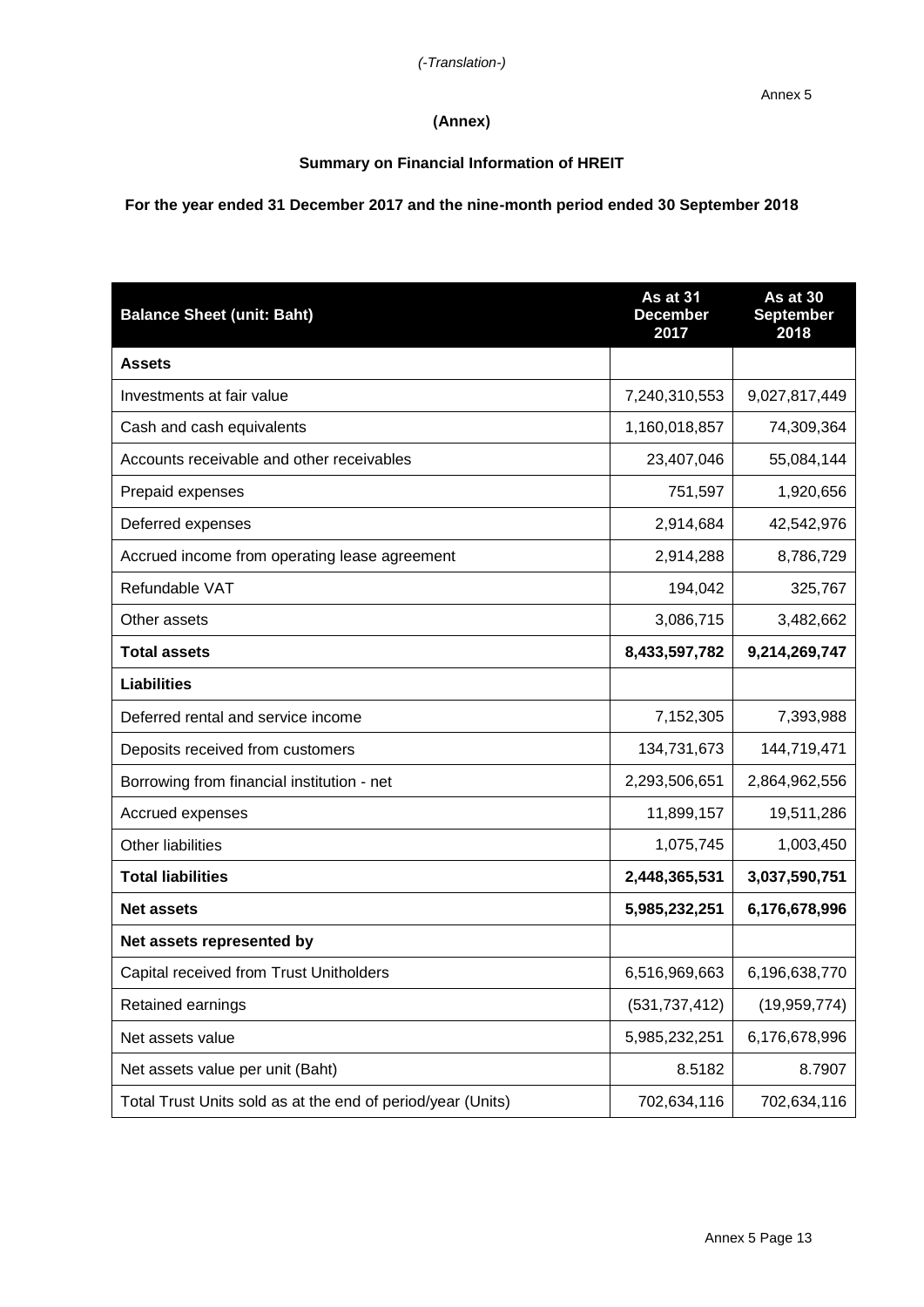| <b>Income Statement (Unit: Baht)</b>                      | <b>Fiscal Year</b><br>2017 | Jan - Sep<br>2018 |
|-----------------------------------------------------------|----------------------------|-------------------|
| <b>Investment Income</b>                                  |                            |                   |
| Rental and service income                                 | 447,229,592                | 380,289,112       |
| Rooftop rental income                                     | 4,871,459                  | 4,426,222         |
| Compensate rental income                                  | 123,777,724                | 151,262,427       |
| Interest income                                           | 955,014                    | 589,100           |
| <b>Total Income</b>                                       | 576,833,789                | 536,566,861       |
| <b>Expenses</b>                                           |                            |                   |
| Management fee                                            | 13,077,500                 | 10,764,011        |
| <b>Trustee fee</b>                                        | 12,183,204                 | 10,764,011        |
| Registrar fee                                             | 2,447,783                  | 1,648,800         |
| Property management fee                                   | 13,594,514                 | 16,199,446        |
| Other expenses                                            | 13,601,668                 | 20,171,535        |
| <b>Total Expenses</b>                                     | 54,904,669                 | 59,547,803        |
| Net investment income before financial costs              | 521,929,120                | 477,019,058       |
| Interest expenses                                         | 96,573,980                 | 87,837,031        |
| <b>Net investment income</b>                              | 425,355,140                | 389,182,027       |
| Net profit from the sale of investment fund               | 1,213,630                  |                   |
| Unearned net profit (loss) from investment fund valuation | (851,980,408)              | 122,595,611       |
| Total net profit (loss) from investment fund              | (850, 766, 778)            | 122,595,611       |
| Increase in net assets from operations for the period     | (425, 411, 638)            | 511,777,638       |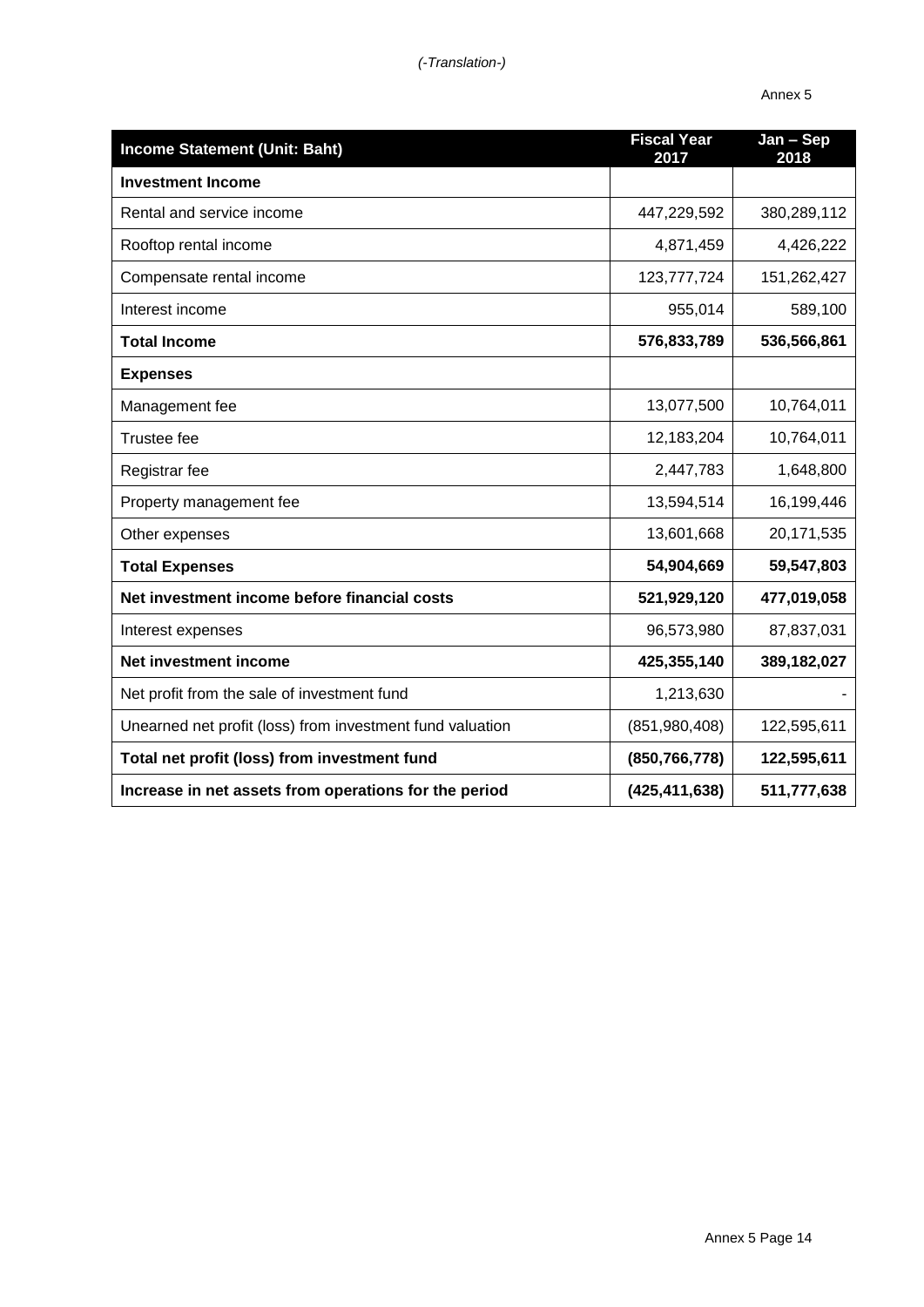| <b>Cash Flow Statement (Unit: Baht)</b>              | <b>Fiscal Year</b><br>2017 | Jan – Sep<br>2018             |
|------------------------------------------------------|----------------------------|-------------------------------|
| Cash flows from (used in) operating activities       |                            | 383,613,475 (1,203,844,868)   |
| Cash flows from financing activities                 | 583,368,510                | 118,135,375                   |
| Net increase (decrease) in cash and cash equivalents |                            | 966,981,985   (1,085,709,493) |

| <b>Key Financial Ratios and Additional Information</b>                      | <b>Fiscal Year</b><br>2017 | Jan - Sep<br>2018 |
|-----------------------------------------------------------------------------|----------------------------|-------------------|
| Beginning net asset value per unit (Baht)                                   | 10.0779                    | 8.5182            |
| Increase (decrease) in net assets from operations period per unit<br>(Baht) | (1.5597)                   | 0.2725            |
| EBITDA to total assets (%)                                                  | 6.19                       | 5.18              |
| Debt to total assets (%)                                                    | 29.03                      | 32.97             |
| Debt to net asset value (times)                                             | 0.41                       | 0.49              |
| Interest coverage ratio (times)                                             | 5.40                       | 5.39              |